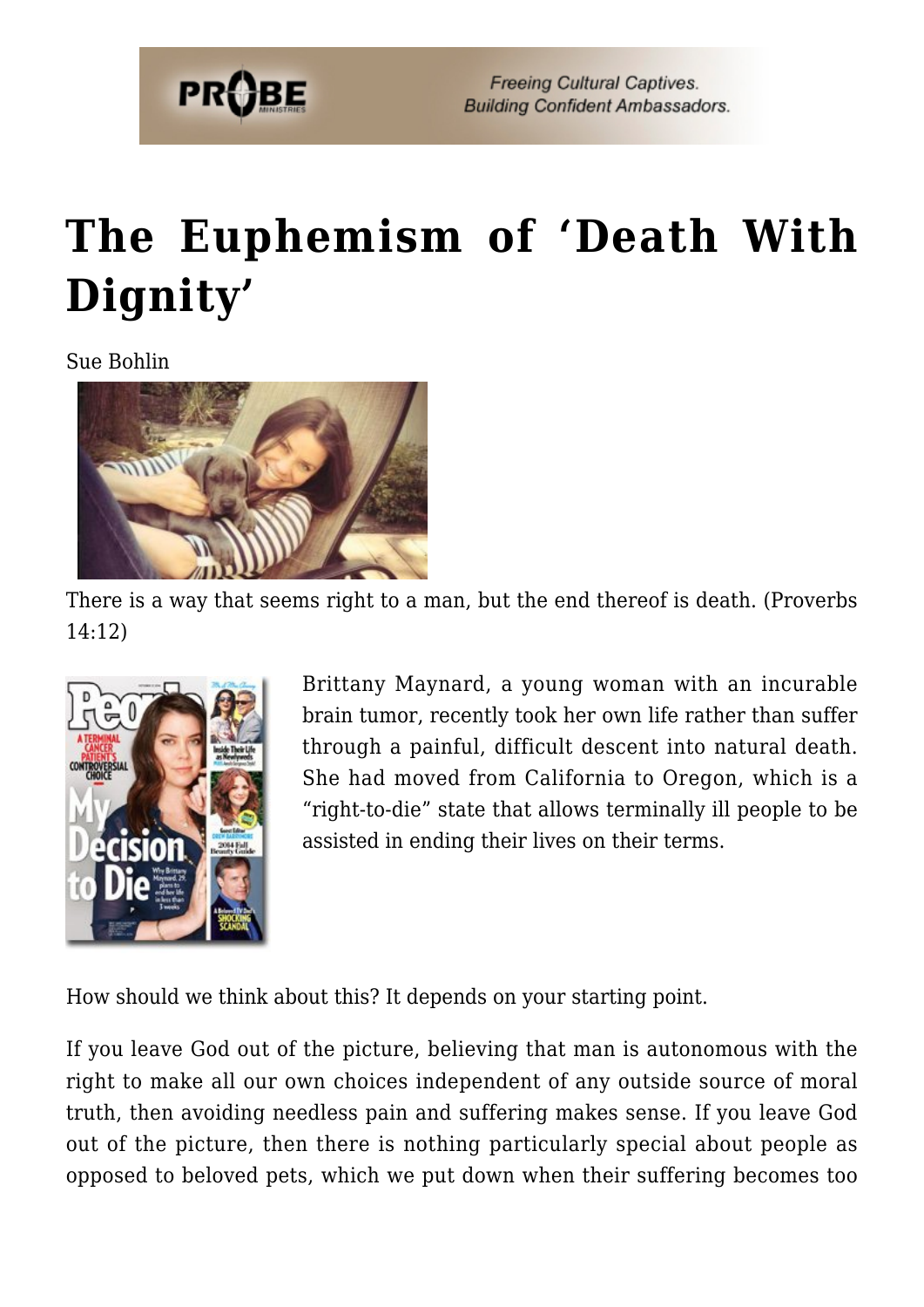

great for us. If you leave God out of the picture, and you believe that life ends with your last breath on earth, then ending one's life is really not much different from turning off a movie before its end because you're tired and want to go to bed. If you leave God out of the picture, then it makes sense to do whatever you want.

But leaving God out of the picture doesn't make Him go away.

It just means people are in denial about His existence. About His right to determine life and death because He is the creator of life.

If your starting point is God Himself, who creates people for His pleasure and for His glory (Rev. 4:11, Eph. 1:6), then we are accountable to the Author of Life, and ending one's earthly life is not a choice we have the right to make. If your starting point is God Himself, who made us in His eternal image to live forever, then ending one's earthly life is the doorway to the next life. Not believing in life after death doesn't make it go away. As one character says in the movie *City of Angels*, "Some things are true whether you believe in them or not."

As far as we can tell from what the media presented, Brittany Maynard left God out of the picture in deciding to end her suffering. If she died as she may have lived her life, separated from the God who is created her, then even on her worst days of tumor-induced pain on earth, that was as close to heaven as she was ever going to get. If she remained separated from God as she drank a sedative mixture that allowed her to fall asleep and then die, she made a horrible choice to enter eternity remaining separated from God forever. That means separated from all that is good, from all that is kind, from all life and light and love and joy. Because all these things are found only in God, and if we remain separated from Him, we cut ourselves off from their source. We are left with evil, cruelty, death and darkness and isolation and despair. An eternity of it. There is no dignity in this kind of unending death.

It's possible that she cast herself on God's mercy in her last minutes; I don't know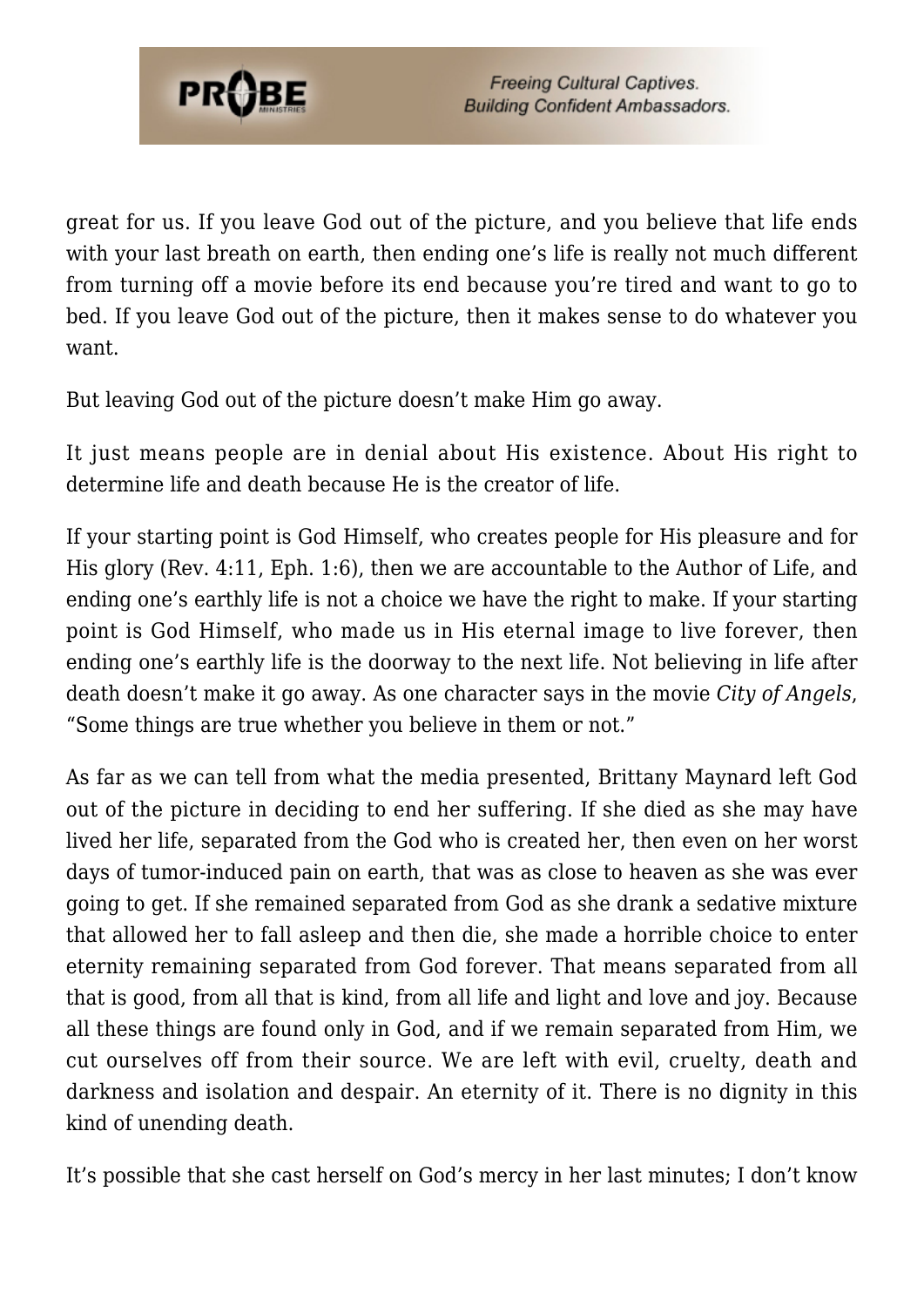

**Freeing Cultural Captives. Building Confident Ambassadors.** 

what the state of her soul was as she drew her last breath. I truly hope so.

But the horrific earthly suffering she opted out of, would be nothing compared to the eternal suffering of being cut off from all that is good. I don't mean to make light of the indescribable suffering of those dying from terminal diseases. But it's essential to not leave God out of the picture, and to remember He does great things in people through suffering. Not just the one with the illness, but the family members and others around them.

Responding to this news about Ms. Maynard, one woman wrote of her husband, "a man who suffered well. It was agony… Watching him suffer. Knowing there was nothing I could do to heal him and little I could do to lessen his suffering. All I could do was hold his hand during biopsies and chemo. During the pain and nausea. I marveled at his strength, his faith, his refusal to give up. I held his hand when the doctor told us there wasn't anything else they could do. When the morphine caused hallucinations and he forgot we were married. I held his hand and discovered that if you love someone… If you have faith, you can tap unknown reserves of strength, you can endure pain unimaginable. Neither one if us picked the other for the ability to suffer well. But because we truly loved, we were able to put the other person first. That's love. All the feel good stuff is just romance. It's nice. It feels good. But it's small comfort when illness and death come knocking on your door. *I'm so blessed for having had the opportunity to suffer alongside B*. He was an amazing man!"

I think that is what true "death with dignity" looks like: being faithful to the end, suffering well, trusting God when the storm rages on.

Speaking of suffering well . . .

Hero to many of us, Joni Eareckson Tada wrote an [open letter](http://www.religionnews.com/2014/10/15/brittany-maynards-choice-die-personal-private/) to Brittany weeks before she died. Joni has lived longer, and suffered more, than the vast majority of quadriplegics. She knows something of suffering, dealing with a severe handicap plus cancer plus chronic pain. Joni's voice deserves to be heard above all others, I